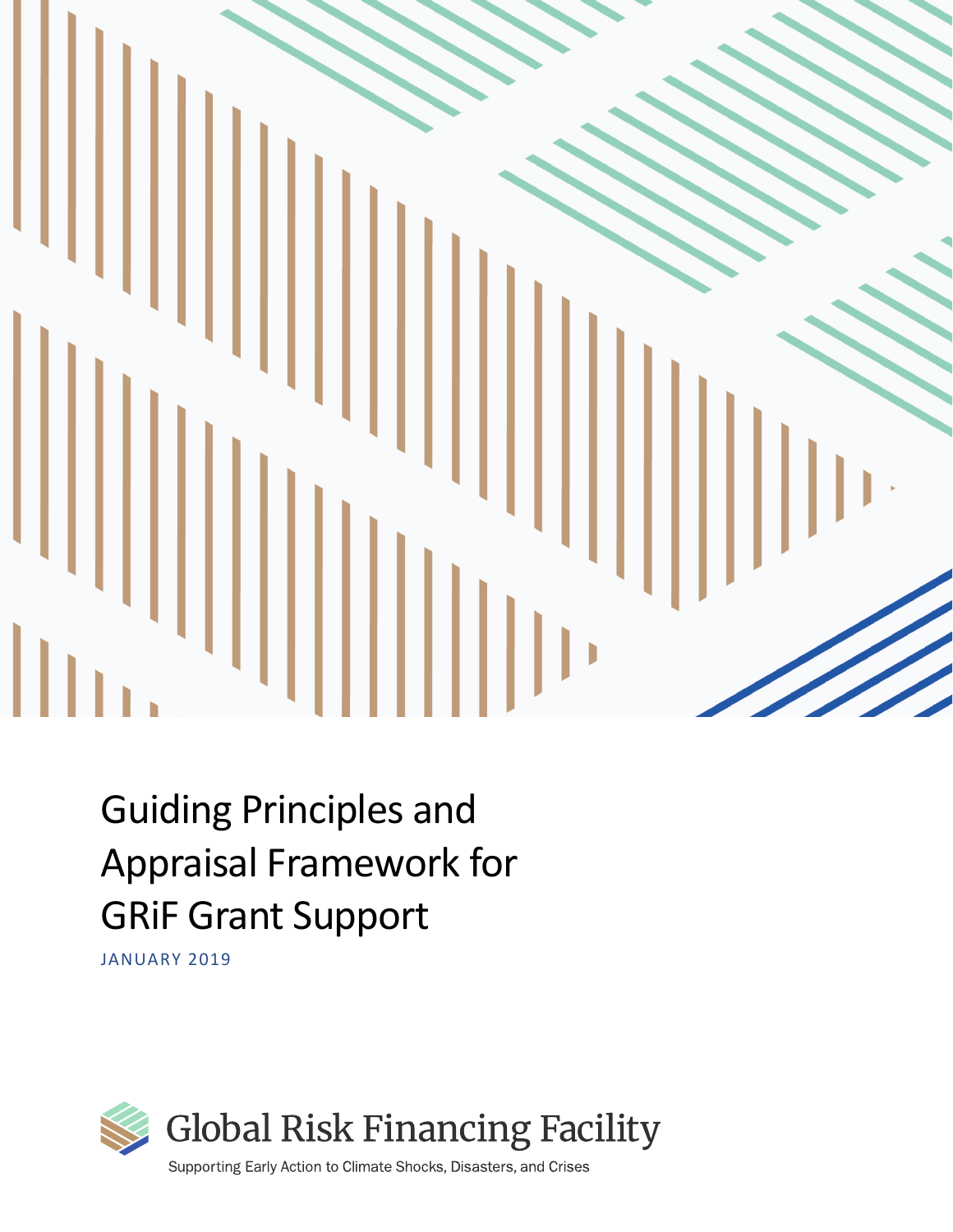- 1. This note sets out the principles and appraisal framework for the use of grant financing under the Global Risk Financing Facility (GRiF) MDTF. It has been prepared as part of the ongoing discussions among development partners, including DFID and BMZ, on how to use grants, especially under the GRiF, to maximize the impact of disaster risk financing and insurance solutions on the financial resilience of developing countries against climate and disaster shocks and crises, and the benefits to vulnerable people from earlier action and faster recovery.
- 2. The note presents a set of guiding principles and appraisal criteria to guide resource allocation decisions for the GRiF at the portfolio level and appraise funding proposals for grant support to disaster risk finance and insurance instruments at the project/product level.
- 3. The use of grant financing to support disaster risk finance and insurance solutions is a complex, sensitive and evolving area of work, with a limited track record. Development partners should therefore adopt a flexible, evidence-based approach to implementation that enables adjustments over time to refine operational modalities and manage risks.
- 4. The types of investments covered under this note, and to be co-financed by GRiF grants, include, but are not limited to: (i) Start-up costs and operating costs for risk financing vehicles; (ii) Capitalization of risk financing vehicles; (iii) Cost of financial instruments, e.g., insurance premiums; (iv) Costs for linking pre-arranged funding to national delivery mechanisms.
- 5. The technical appraisal process will be led by the GRIF Secretariat, and specifically the Technical Manager and the Technical Committee, which will include external experts. The appraisal will be aligned with the Quality Enhancement Review process within the WB, in the case instruments are developed under WB lending operations. A project or product would not necessarily need to meet all criteria fully, but the appraisal process would need to provide justifications in the context of all the criteria.
- 6. The principles and criteria are important to both development partners providing funding to the GRiF as well as task teams applying for grants, however they apply in different ways.
- 7. To task teams, these principles and criteria should provide a guide to the most important potential risks and considerations in the development of a risk financing operation. They build on many years of operational experience in developing and designing risk finance programs. Addressing all sections in these criteria will support task teams to design and prepare a stronger operation, maximizing impact, pre-empting and addressing potential risks up front, and answering the most common questions or challenges to risk financing projects encountered.

Alliance Partner of

Supported by



Federal Ministry<br>for Economic Cooperation<br>and Development



Implemented and Managed by aster Risk Financ<mark>i</mark><br>nsurance Program



2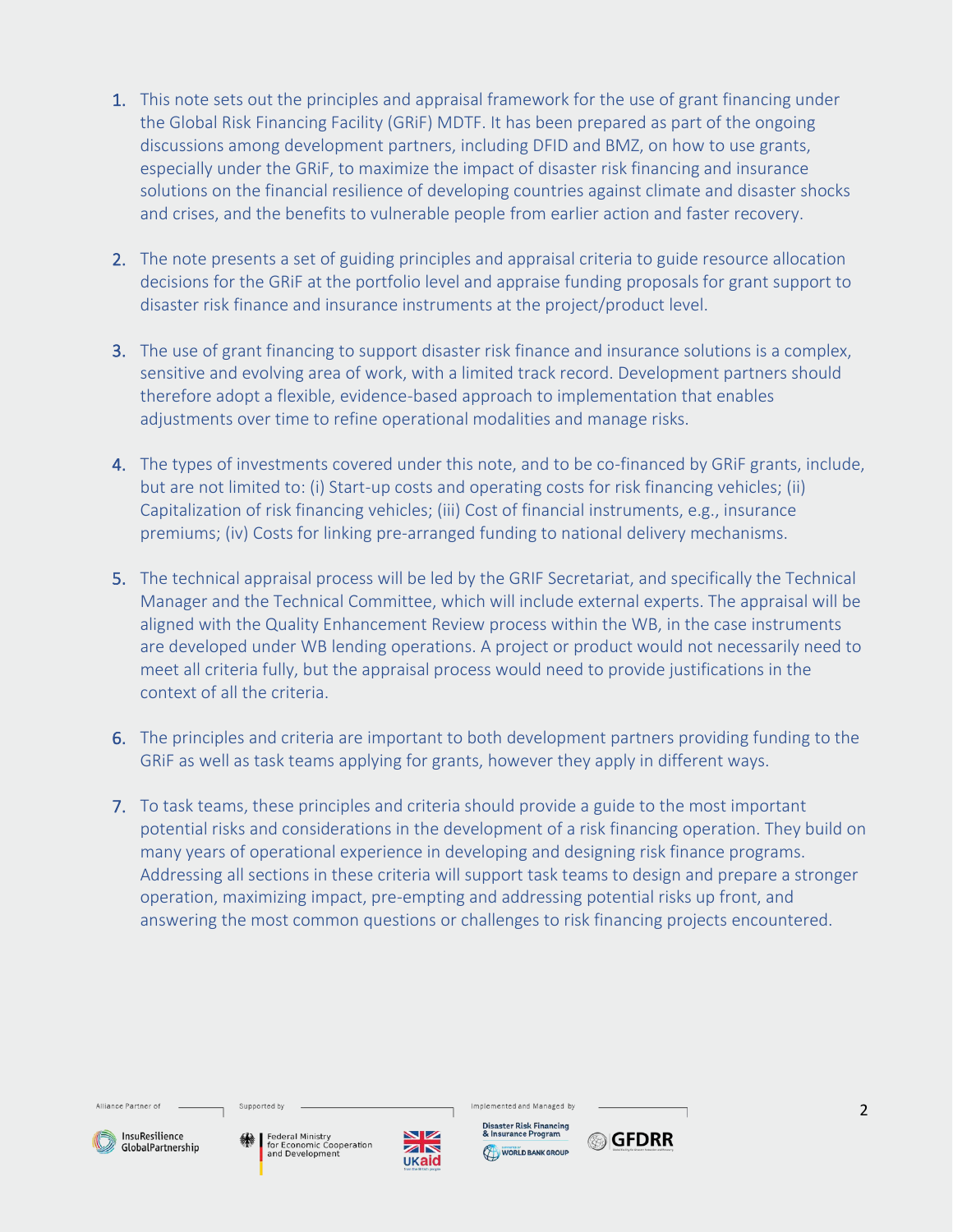- 8. To development partners, the principles and appraisal criteria provide an assurance that grant funding is used in line with the development objectives and quality standards envisioned when establishing the GRiF. Following these criteria is a procedure to mitigate the most significant risks to the Bank and to Donor Partners which could arise from the co-funding of financial instruments. The additional effort by the Bank to ensure full alignment with these principles not only helps elevate the project quality, but also replaces the need for development partners to individually review and approve grants as part of their internal risk management processes.
- 9. Part A is a principle for consideration by development partners when agreeing to a workplan for the GRiF to determine which countries and regions should be prioritized. This is a decision taken before task teams begin scoping or apply for grant funding. Selection of a country under Part A can be viewed as the in-principle approval that a project which fulfils all other criteria is eligible for GRiF funding.
- 10. Part B is completed by the task team in consultation with the GRIF Secretariat1. Development partners do not input into the completion of this section. The criteria under this section look at the wider country context, the project design, and the project preparation. This will be completed by the task team while preparing the grant application and should be ready at the Project Concept Note stage of the project. This will support the design of a sustainable and successful disaster risk finance project overall.
- 11. Part C is completed by the task team in consultation with the GRIF Secretariat. Development partners do not input into the completion of this section. This will be completed by the task team during the preparation phase of the project and should be ready at the Quality Enhancement Review stage of the project. This will support the design and preparation of technically sound financial products and processes to implement these products.

<sup>1</sup> The GRiF Secretariat is comprised of the Technical Manager, FCI/DRFIP, and the Trust Fund Manager, CCG/GFDRR. The Technical Manager is responsible to ensure that the GRiF principles (and the associated appraisal matrix) are applied and for technical approval of grants, ensuring technical quality of grant applications, and jointly managing work program planning and business development with the Trust Fund Manager.



Supporting Early Action to Climate Shocks, Disasters, and Crises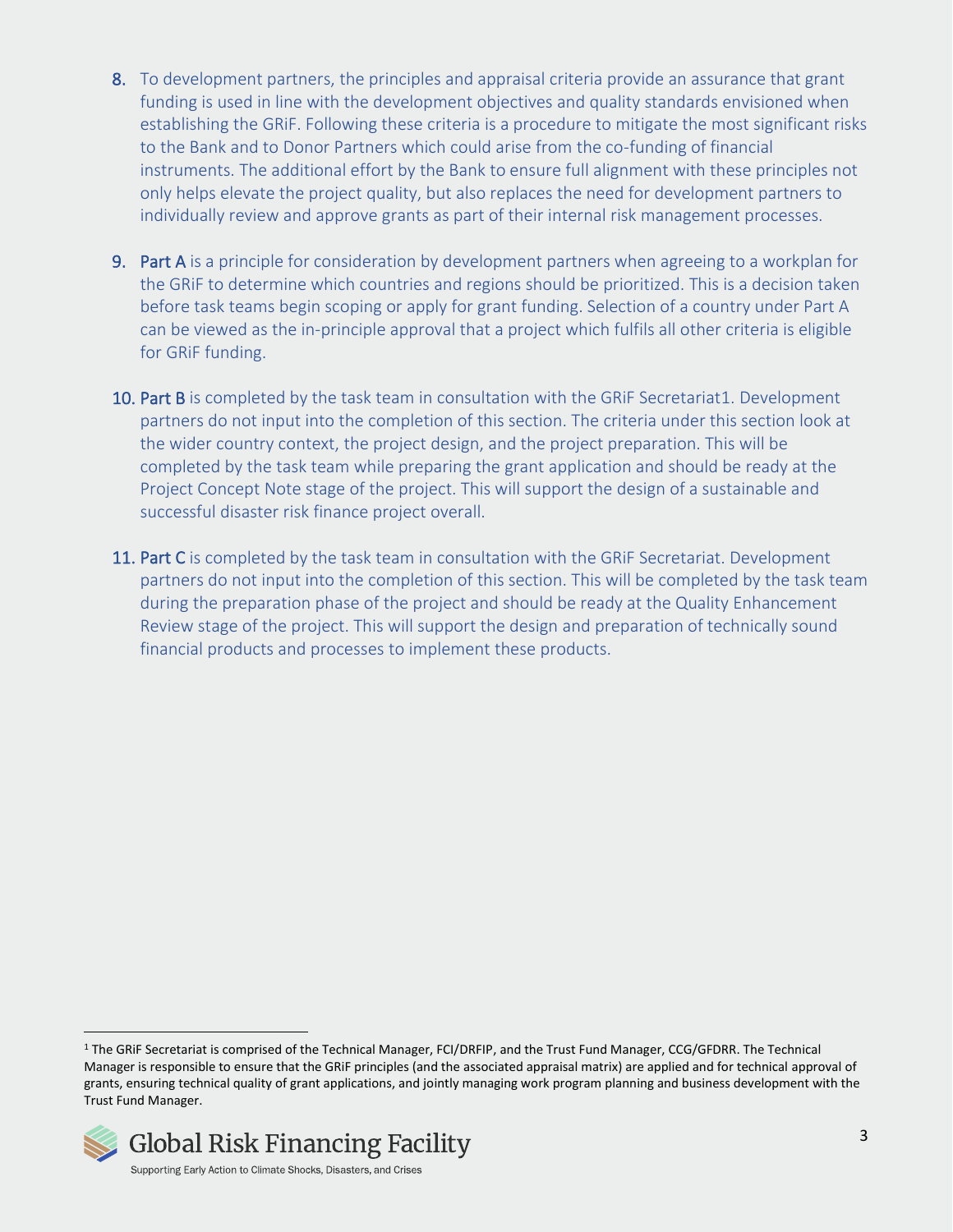

## Part A. Portfolio Resource Allocation

The resource allocation on a portfolio basis (preparation of Work Plan) should follow established indicators based on the following principles, and expected minimum criteria:



## **A1 Level of economic development and vulnerability.**

Overall resource allocation and degree of grant financing should differentiate according to countries' ability to pay. Priority should be given to the poorest and most vulnerable countries.

IDA countries will be prioritized against IBRD countries, all other things being equal. Higher risk countries will be prioritized.

## Part B. Project Appraisal: The process and system that the instrument is embedded in

## **B1 Sustainability and exit strategy.**

Proposed program of support should demonstrate a clear path to sustainability. Sustainability does not necessarily mean the country itself would be expected pay the premium in full, but a clear strategy needs to be demonstrated for somebody (e.g., donors, IDA) to pay for the product in the medium term. Subsidies would be set at the minimum level to make a project viable and, where appropriate, declining over time towards ultimately self-funding. Proposed financing support under one project should not extend beyond 3 years. This could potentially be extended through a new project, evaluated against these criteria.

The country is willing and able to allocate sufficient resources toward financial protection.

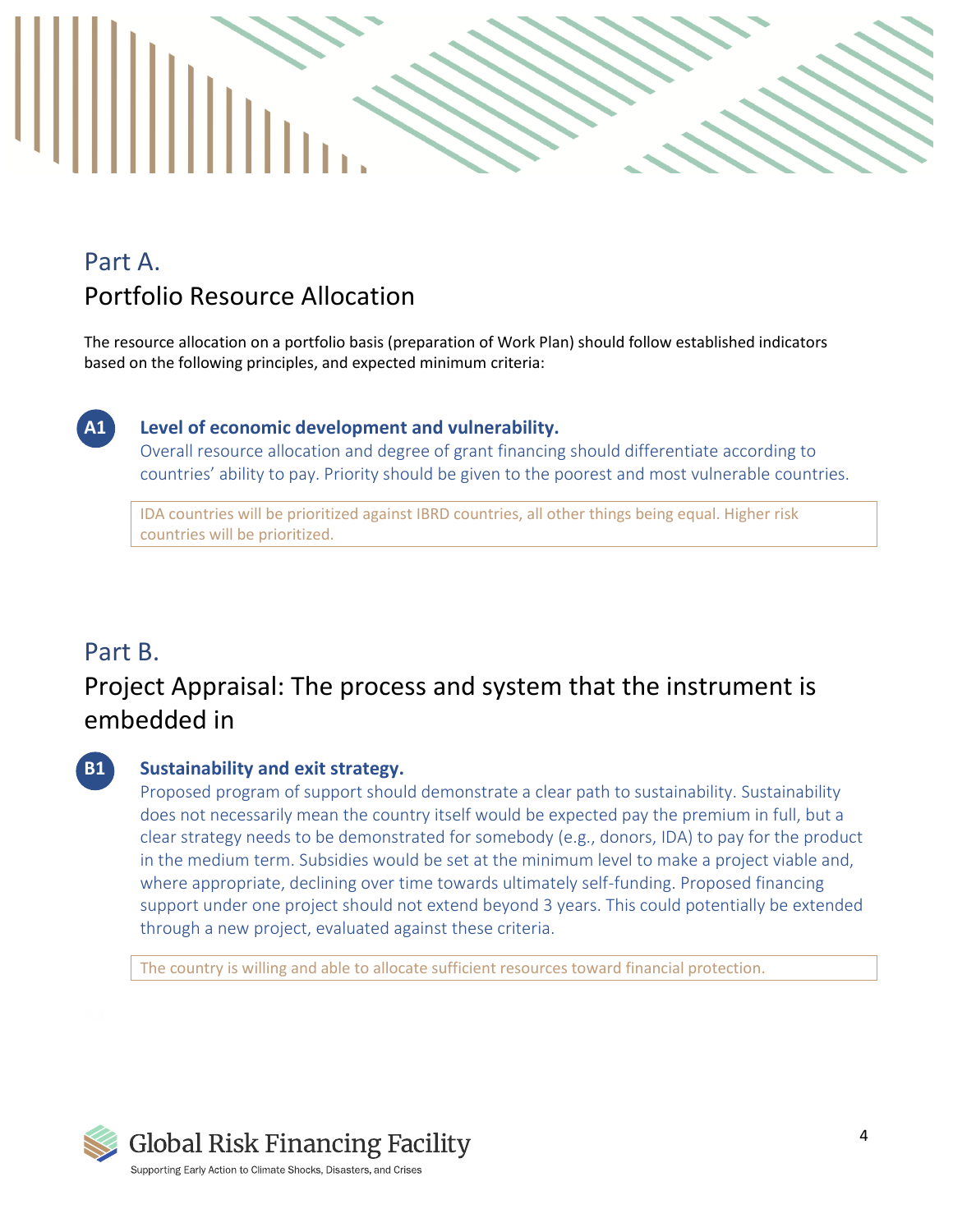### **B2 Country ownership and readiness.**

Strong country ownership of the instrument and process to ensure instruments are demanddriven and respond to the needs of local stakeholders. The country should demonstrate readiness to work on disaster risk financing and insurance solutions. Readiness to work on risk financing could include, but is not limited to, for example a DRF strategy, an adequate legal and regulatory framework and/or political commitment<sup>2</sup>. Where the instrument relates to more fragile or conflict-affected states, in line with humanitarian principles, ownership should be as local as possible but as international as needed.

The country has a disaster risk financing strategy or other explicit policy document in place demonstrating readiness and political support to work on DRF.

### **B3 Comprehensive financial protection.**

Financial solutions should be part of an integrated and comprehensive approach to reducing risks and building resilience for the long-term, including adopting risk layering strategies to comprehensively manage risks. Instruments should be anchored in a strategy that supports long-term fiscal stability and should be considered as part of an overall strategy for paying for disasters. Consideration should be given to potential perverse incentives<sup>3</sup> that may be created through the structuring of subsidies.

The project demonstrates how it is part of a comprehensive disaster risk financing and insurance strategy.



#### **B4 Participatory process.**

The process to design the instrument and systems should aim for the inclusive, meaningful participation of all relevant stakeholders in the design, implementation and evaluation of instruments, especially communities, civil society and private sector, who can inform and champion these solutions.

The project demonstrates how it will consult with civil society organization and private sector for its design and implementation.

#### **B5 Improvements in preparedness and resilience.**

Grants from the GRiF should create incentives for disaster prevention, preparedness, and resilient reconstruction. Even in countries with a strong disaster preparedness system in place, the use of grants as subsidies should lead to clear improvements to the existing system. All projects supported by the GRiF should demonstrate clear additionality.

The project demonstrates how the GRiF grants will enable improved preparedness and resilience, either directly (in the project) or indirectly (through incentives).

<sup>&</sup>lt;sup>3</sup> For example, subsidies should not promote an unsustainable or inappropriate risk financing instrument.



<sup>&</sup>lt;sup>2</sup> Readiness on all these aspects should be seen as a goal for all countries, but the political commitment, strategy, as well as regulatory and legal framework may be ad-hoc provisions, while longer reforms are undertaken.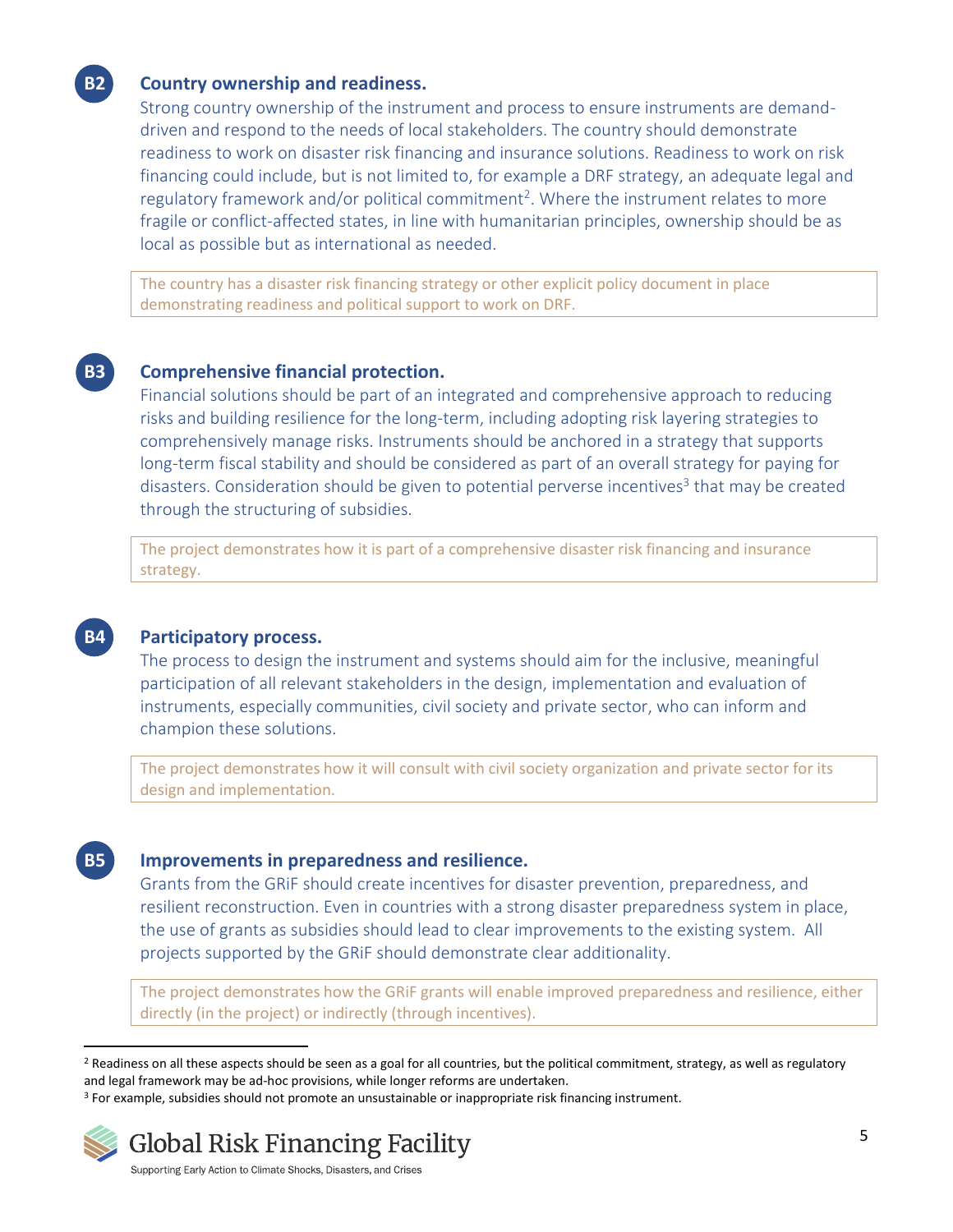## **B6 Capability, plans, and systems.**

Financial arrangements should be linked explicitly to pre-agreed plans and pre-arranged disbursement channels to help post-disaster assistance reach affected populations and reestablish critical services and infrastructure rapidly and effectively, with the end goal of reducing the social and economic impacts of disasters.

The project demonstrates that pre-agreed plans and/or distribution systems are in place or being developed to channel the funding to the targeted beneficiaries.

### **B7 Accountability and clear decision-making processes.**

Safeguards should be in place to ensure that any payouts from the financial instruments supported by the GRiF actually finance the response plan. This includes institutional and regulatory frameworks that clarify roles and responsibilities of stakeholders, manage risks of fraud and corruption, monitor and track the uses and impact of finance, and promote good governance and transparency to citizens. Finance should flow based on objective, evidencebased triggers, and the governance processes around this should be well documented and capacitated, clear, transparent and timely.

The project demonstrates clear accountability rules and decision-making processes either in place or under development as part of the project.



#### **B8 Target beneficiaries.**

The project should explicitly meet the needs of the most vulnerable people<sup>4</sup>, with a focus on ensuring inclusive and equitable outcomes and a special consideration of gender issues. The design process should consider the appropriate delivery channel to maximise benefits for vulnerable people, including potential impacts of the choice of channel on inclusiveness, gender, conflict and violence and other social vulnerability dimensions where necessary.

The project describes the target beneficiaries and steps taken to support targeting of funds.

<sup>4</sup> Up to USD 3.10 PPP per day for poor people and up to USD 15 PPP per day for vulnerable people. (See definition of poor and vulnerable people in the InsuResilience Global Partnership).



Supporting Early Action to Climate Shocks, Disasters, and Crises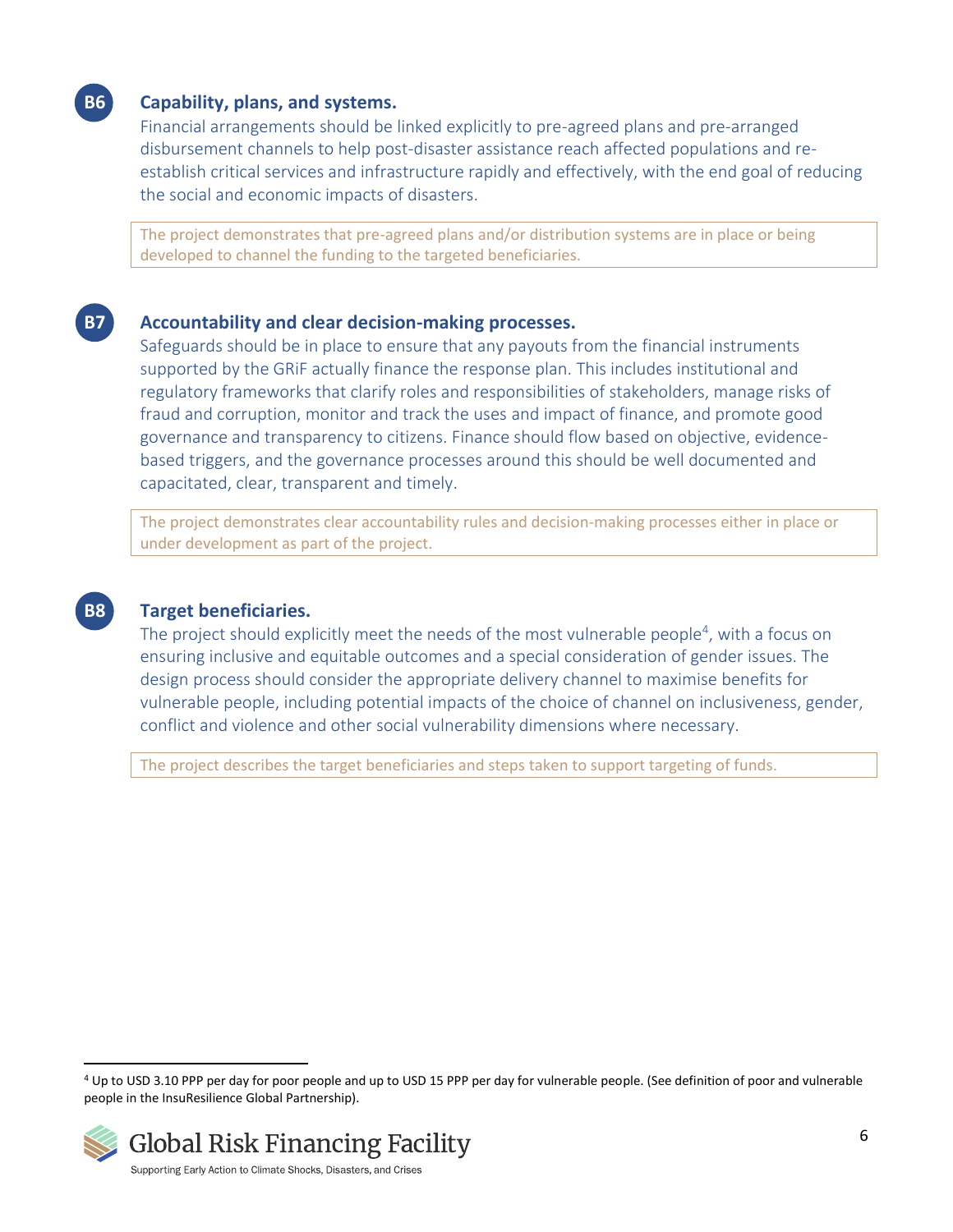## Part C.

## Product Appraisal: The instrument itself and the data and models that underpin it

## **C1 High quality, open data and models.**

The data and model underpinning an instrument should be open to external review and meet agreed minimum standards to ensure reliability and remove information asymmetries between parties (e.g., the risk carrier, the client, the donor). Preferably, data and risk modelling would be done in an open and transparent way that crowds in the best science and drives innovation, raises the standard of understanding, and leaves a legacy of open data and information.

The project demonstrates how data and risk modelling will be subject to external review and made publicly available.

## **C2 Value for money and suitability of the product.**

All parties paying for pre-arranged financing should have access to adequate information and appropriate financial advice to assess value for money, impact and any risks of the product relative to expectations and needs of the client and relative to other potential feasible options that could be taken to achieve the stated objectives. This will be assessed in the context of the broader disaster risk financing and insurance strategy. Products should be priced based on sound actuarial principles that adequately account for the underlying risks and operating expenses. Any financial advice is delivered with the highest standards of integrity, impartiality, competence, and care.

The project demonstrates the added value of the proposed product in the country's disaster risk financing and insurance strategy (qualitatively and quantitatively).

## **C3 Communication of the product.**

Financial arrangements must be explained using plain language and verifying client understanding; financial advice is delivered with the highest standards of integrity, impartiality, and competence; the product's risks and limitations must be explained in full.

The project demonstrates clear understanding of the product by the client or actions taken to ensure the client understands the product and it is fully transparent to the client.

## **C4 Quality and reliability of the product.**

Instruments should perform as the providers have led the beneficiaries to expect and as set out in the key policy wording. Providers of financial instruments have the responsibility to consistently deliver transparent outcomes to the clients as providers have led the clients to expect, and to have a process in place to respond quickly if clients are not satisfied with the product (e.g. reviewing any cases of basis risk events quickly and openly). The provider should



Global Risk Financing Facility

Supporting Early Action to Climate Shocks, Disasters, and Crises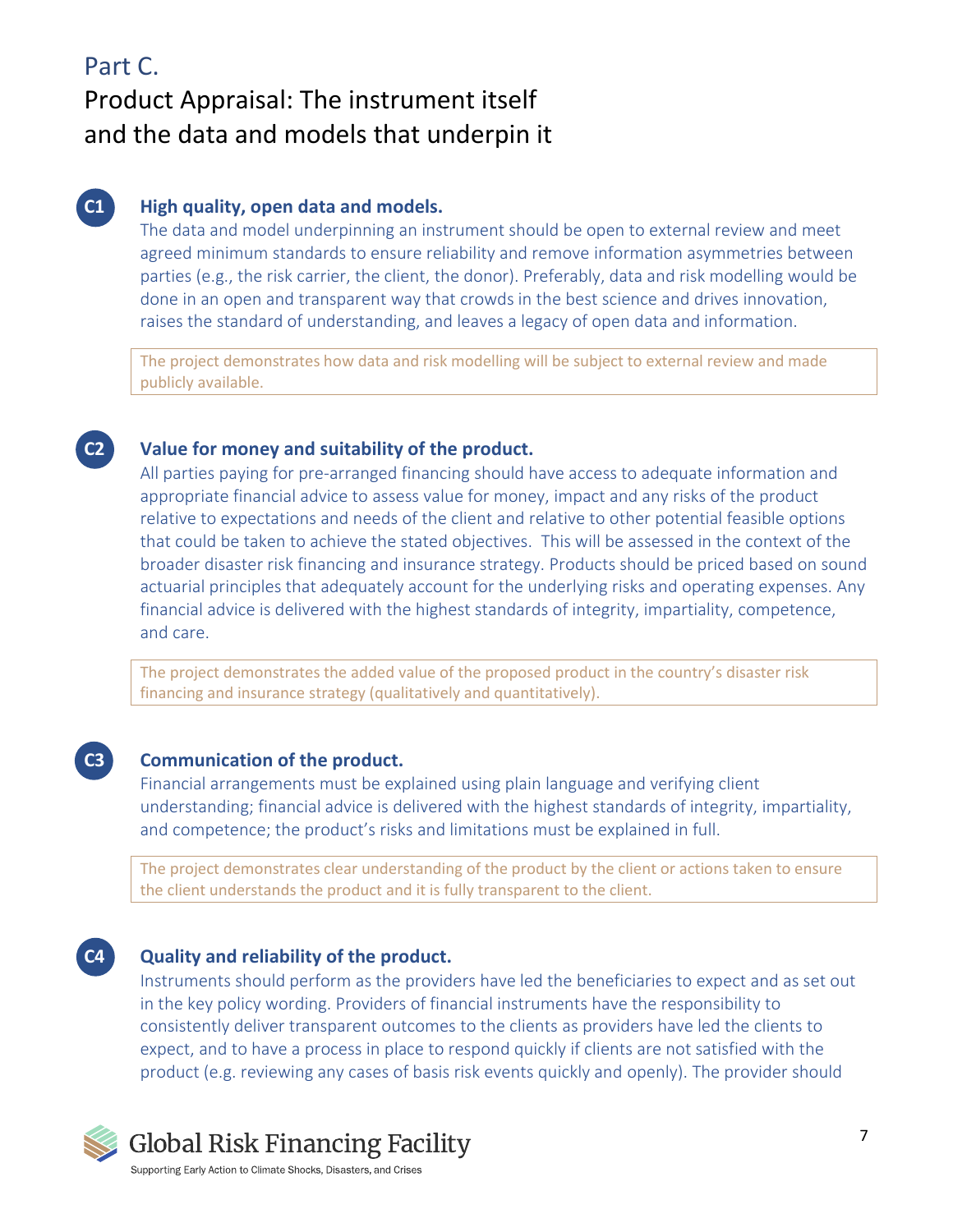have a system in place to regularly review the reliability of the product and make any improvements where necessary.

The project demonstrates how the quality and reliability of the product will be monitored.

## **C5 Competitive procurement process and non-preferential treatment.**

Providers of financial instruments should be selected following a competitive, robust and transparent process that leverages private sector in a way that provides most value for money (recognizing that this might go beyond price) to the client and encourages a broad range of carriers to participate in the market to ensure for future scalability, stability, and sustainability. The criteria for assessing bids should be open and transparent and meet best practice in the market.

The project demonstrates how the placement of the financial product will follow a competitive and transparent process.

As a minimum, appraisal of an instrument against these criteria under part C. could take the form of a statement of assurance provided by an impartial technical entity using a methodology approved by the donor. A summary of the statement of assurance should be openly shared with all stakeholders.

## Operationalization of the Principles

The above-mentioned principles inform a color-coded appraisal framework that will be used to review, enhance, and endorse co-financing proposals. The table below presents this appraisal framework. The objective in all cases should be to strive for achieving a GREEN rating for all indicators through the lifetime of projects, through the grant finance and supporting technical assistance provided through the GRiF. If any indicators remain a RED and the GRIF Secretariat continues with grant approval and implementation, the GRiF Secretariat and the project team will inform the SC with a justification of that continued implementation. Donor nominated technical reviewers will contribute to this appraisal process. The assessment against the principles will be shared with donors as part of the program's annual report, and a summary including the final ratings against each criterion will be made publicly available. The SC will monitor progress accordingly in its regular meeting.

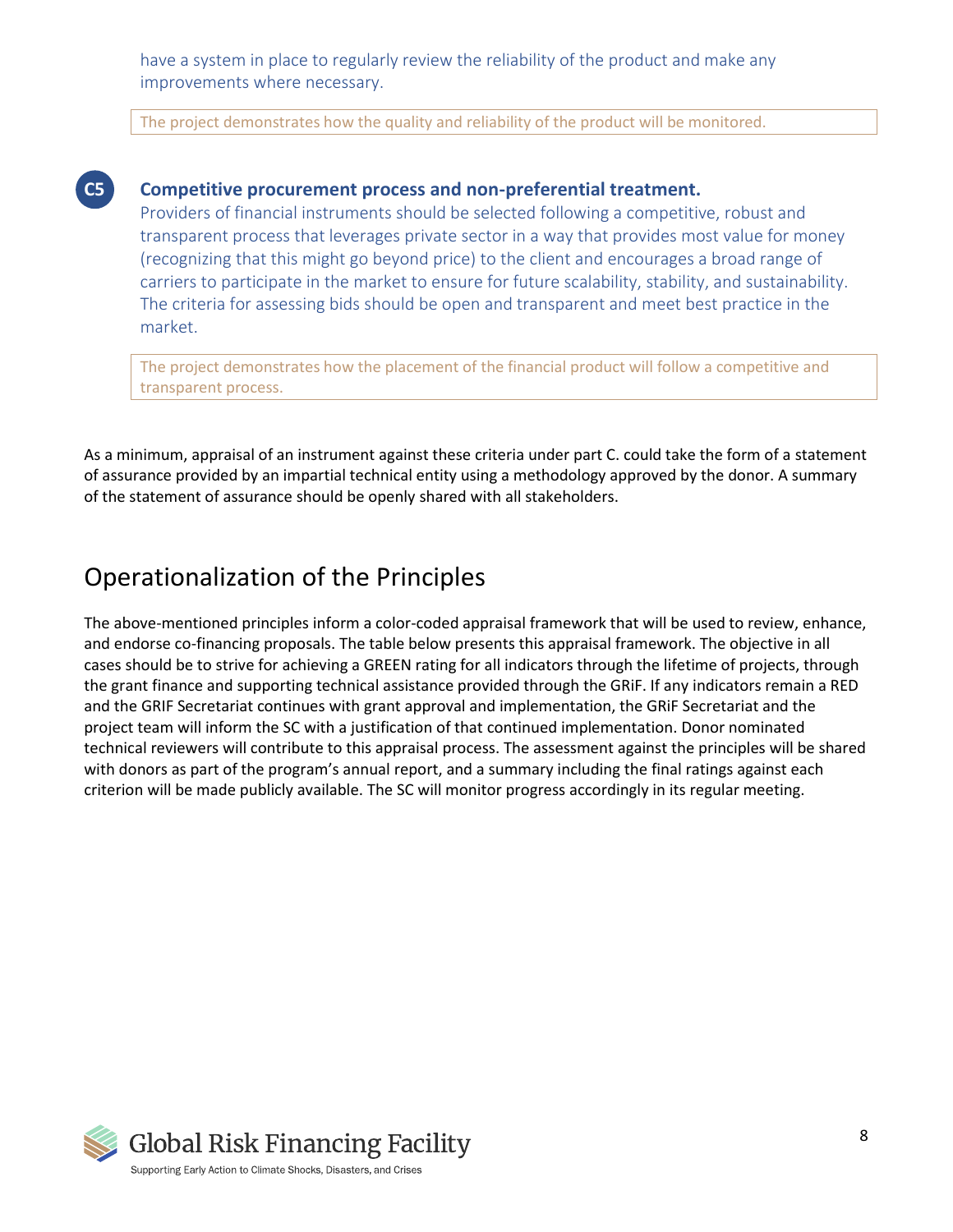## The GRiF Appraisal Framework

|            | <b>INDICATORS</b>                            | <b>CRITERIA</b>                                                                                                                                                                             | <b>DESCRIPTION</b>                                                                                                                                                                                                                                                                                                                                                              | <b>SCORING</b> | <b>COMMENTS</b> |
|------------|----------------------------------------------|---------------------------------------------------------------------------------------------------------------------------------------------------------------------------------------------|---------------------------------------------------------------------------------------------------------------------------------------------------------------------------------------------------------------------------------------------------------------------------------------------------------------------------------------------------------------------------------|----------------|-----------------|
| B          | <b>Project Appraisal</b>                     |                                                                                                                                                                                             |                                                                                                                                                                                                                                                                                                                                                                                 |                |                 |
| <b>B1.</b> | <b>Sustainability and</b><br>exit strategy   | The country is willing and<br>able to allocate sufficient<br>resources toward financial<br>protection.                                                                                      | • GREEN: Clear exit strategy for donor support in place<br>with high likelihood of sustainability within 5 years<br>• AMBER: Basic plan in place for future allocation of resources<br>towards financial protection and declining subsidy.<br>. RED: No exit strategy and very low likelihood of sustainability.                                                                |                |                 |
| <b>B2.</b> | <b>Country Ownership</b><br>and Readiness    | The country has the required<br>documents in place<br>demonstrating readiness and<br>political support to work on<br>DRF, e.g. DRF strategy,<br>adequate legal and regulatory<br>framework. | • GREEN: Country has a DRF strategy or equivalent other<br>explicit policy document in place supporting DRF, including<br>inclusive stakeholder participation.<br>• AMBER: Country is working on a DRF strategy or comparable<br>document with appropriate stakeholder engagement.<br>. RED: Country does not plan to work on a DRF strategy or<br>undertake other DRF reforms. |                |                 |
| <b>B3.</b> | <b>Comprehensive</b><br>financial protection | Financial solutions should be<br>part of an integrated and<br>comprehensive financial<br>protection strategy.                                                                               | • GREEN: The project is part of an integrated financial<br>protection strategy <sup>5</sup><br>• AMBER: The project contributes toward an integrated<br>financial protection strategy<br>• RED: The project is not part of an integrated financial<br>protection strategy.                                                                                                      |                |                 |
| <b>B4.</b> | Participatory<br>process                     | Appropriate stakeholder<br>engagement is undertaken<br>with communities, civil<br>society organizations and<br>private sector                                                               | • GREEN: Stakeholders from the country, the civil society, etc.<br>have been consulted on for e.g. design, implementation and<br>evaluation of instruments<br>• AMBER: Stakeholders are being consulted<br>• RED: Stakeholders have not been consulted.                                                                                                                         |                |                 |

<sup>5</sup> An integrated financial protection strategy is one that promotes comprehensive financial planning, so countries can prearrange finance for hazards with different frequencies and intensities.

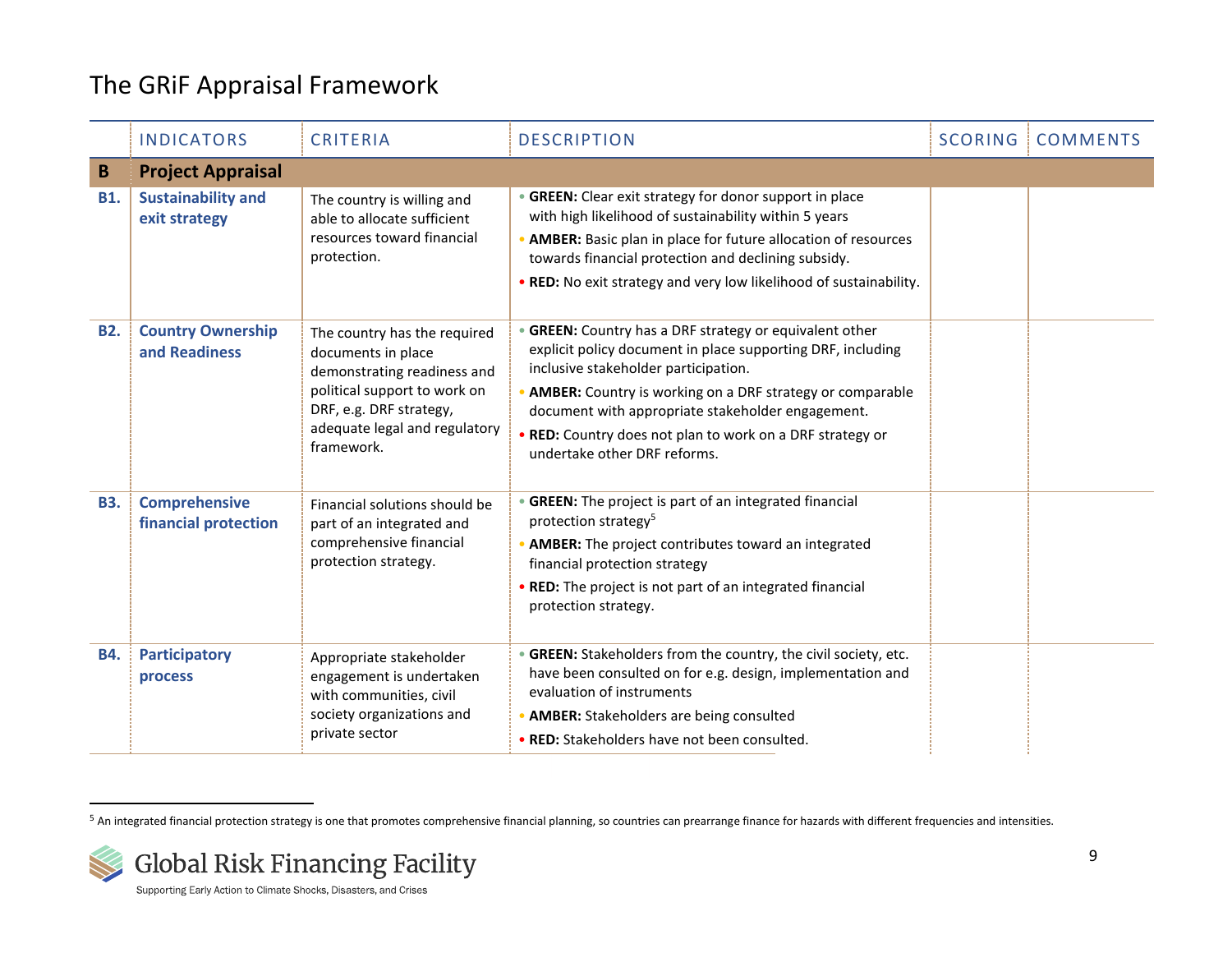| <b>B5.</b> | <b>Improvements in</b><br>preparedness and<br>resilience        | The project demonstrates<br>how the GRIF contributions<br>will enable improved<br>preparedness and resilience,<br>either directly (in the project)<br>or indirectly (incentives). | • GREEN: Clear incentives or investments for additionality<br>agreed and under preparation.<br>• AMBER: Incentives or investments for additionality discussed<br>and likely.<br>. RED: Incentives or investments for additionality not discussed<br>or rejected.                                                                                                                                                                                                                                                                                                                          |  |
|------------|-----------------------------------------------------------------|-----------------------------------------------------------------------------------------------------------------------------------------------------------------------------------|-------------------------------------------------------------------------------------------------------------------------------------------------------------------------------------------------------------------------------------------------------------------------------------------------------------------------------------------------------------------------------------------------------------------------------------------------------------------------------------------------------------------------------------------------------------------------------------------|--|
| <b>B6.</b> | <b>Capability, plans and</b><br>systems                         | The project demonstrates<br>that pre-agreed plans and/or<br>distribution systems are in<br>place or being developed to<br>channel the funding to the<br>targeted beneficiaries.   | • GREEN: Contingency plans and pre-arranged disbursement<br>channels are in place and ready to be scaled up in case of a<br>disaster and linked to DRFI instruments.<br>• AMBER: Contingency plans and pre-arranged disbursement<br>channels are being developed and intention to link to DRFI<br>instruments<br>. RED: No contingency plans nor pre-arranged disbursement<br>channels are in place                                                                                                                                                                                       |  |
| <b>B7.</b> | <b>Accountability and</b><br>clear decision-making<br>processes | The project demonstrates<br>clear accountability rules and<br>decision-making processes<br>either in place or under<br>development as part of the<br>project.                     | • GREEN: Accountability rules are in place and disbursement<br>triggers are objective and evidence-based.<br>• AMBER: Accountability rules and objective disbursement<br>triggers are under development.<br>• RED: Clear accountability rules and objective disbursement<br>triggers neither exist nor are under development.                                                                                                                                                                                                                                                             |  |
| <b>B.8</b> | <b>Target beneficiaries</b>                                     | The project explicitly targets<br>benefits to vulnerable people<br>and steps taken to support<br>targeting of funds, with a<br>special consideration of<br>gender issues.         | • GREEN: The project explicitly targets the most vulnerable<br>people and incorporates dimension of social vulnerability<br>(e.g., gender, age, disability)<br>• AMBER: The project does not specifically target the most<br>vulnerable but does target assets or services that will have<br>direct benefits to the poorest and considers dimensions of<br>social vulnerability (e.g., gender, age, disability).<br>. RED: The project does not target the most vulnerable and<br>does not incorporate or consider dimensions of social<br>vulnerability (e.g., gender, age, disability). |  |

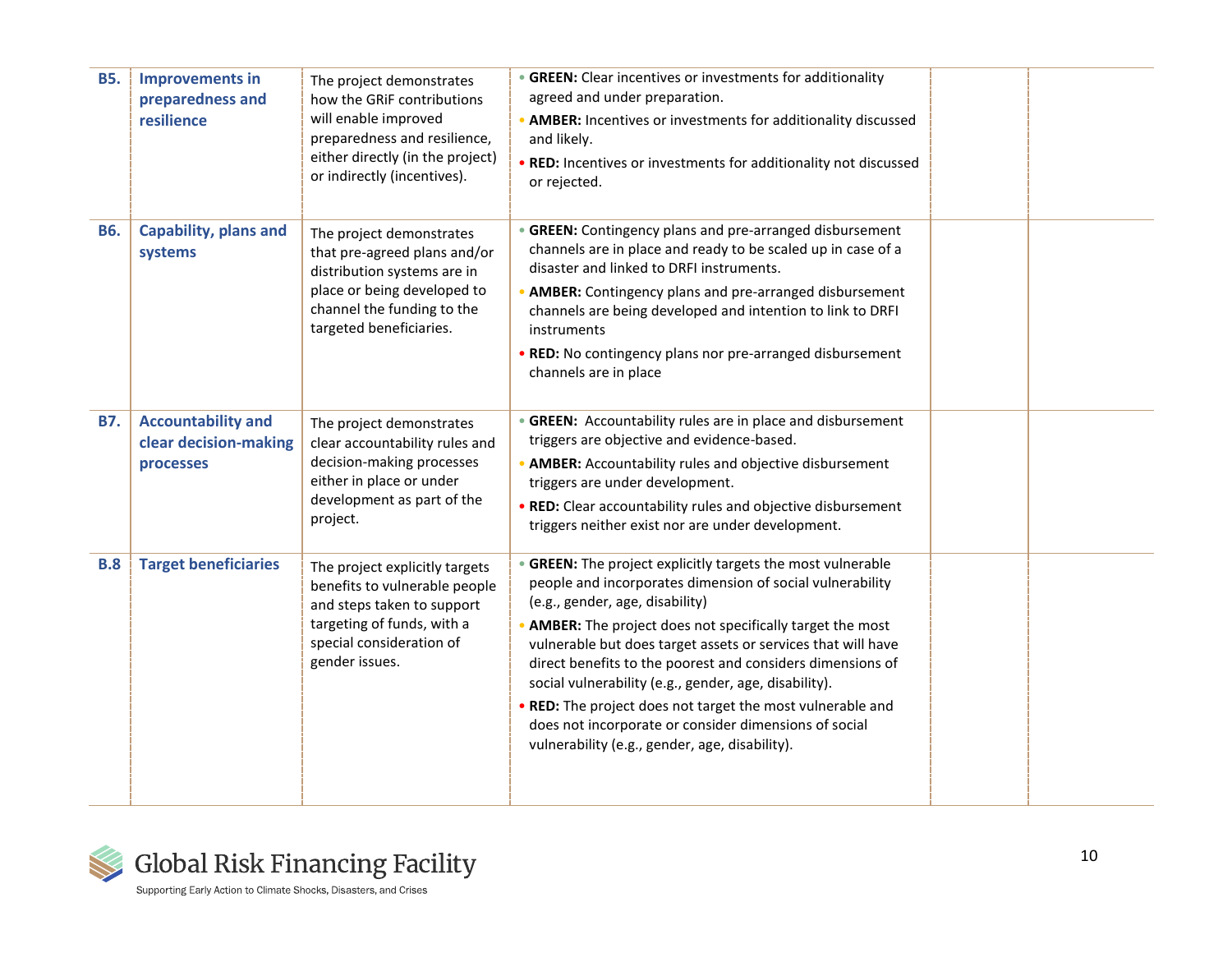| C.     | <b>Product Appraisal</b>                                          |                                                                                                                                                                                                                                                   |                                                                                                                                                                                                                                                                                                                                                                                                         |  |
|--------|-------------------------------------------------------------------|---------------------------------------------------------------------------------------------------------------------------------------------------------------------------------------------------------------------------------------------------|---------------------------------------------------------------------------------------------------------------------------------------------------------------------------------------------------------------------------------------------------------------------------------------------------------------------------------------------------------------------------------------------------------|--|
| C1.    | <b>High-quality, open</b><br>data and models                      | The project demonstrates<br>how data and risk modelling<br>will be subject to external<br>review and made publicly<br>available.                                                                                                                  | • GREEN: Data and model used for the development of the<br>instrument follow good practice, are externally reviewed,<br>and open.<br>• AMBER: Data and model used for the development of the<br>instrument partly follow good practice, are externally<br>reviewed, and open<br>. RED: Data and model used for the development of the                                                                   |  |
|        |                                                                   |                                                                                                                                                                                                                                                   | instrument are confidential and proprietary.                                                                                                                                                                                                                                                                                                                                                            |  |
| $C2$ . | <b>Value for money</b><br>(VFM) and suitability<br>of the product | The project demonstrates the<br>added value of the proposed<br>product/strategy in the<br>country's disaster risk<br>financing strategy against<br>their objectives and relative<br>to the alternatives<br>(qualitatively and<br>quantitatively). | • GREEN: VFM6 analysis demonstrates high benefit/cost ratio<br>of the product for the beneficiaries and relative to<br>alternatives<br>• AMBER: VFM analysis shows limited benefit/cost ratio of the<br>product for the beneficiaries and relative to the alternatives<br>• RED: VFM analysis demonstrates poor benefit/cost ratio of<br>the product for the beneficiaries and relative to alternatives |  |
| C3.    | <b>Communication of</b><br>the product                            | The project demonstrates<br>clear understanding of the<br>product by the client or<br>actions taken to ensure the<br>client understands the<br>product and it is fully<br>transparent to the client.                                              | • GREEN: The client demonstrates full understanding of the<br>instrument, including its benefits and limitations<br>• AMBER: The client demonstrates partial understanding of the<br>instrument.<br>. RED: Client does not demonstrate understanding or<br>instrument provider has not explained the benefits or<br>limitations.                                                                        |  |
| C4.    | <b>Quality and reliability</b><br>of the product                  | The project demonstrates<br>how the quality and reliability<br>of the product will be<br>monitored.                                                                                                                                               | • GREEN: Explicit process exists or is under implementation to<br>monitor the product and address any failure to consistently<br>deliver transparent outcomes to the client as providers have<br>led the client to expect.                                                                                                                                                                              |  |

 $6$  VFM and it's levels (high, limited or poor) will be defined in due course, with inputs from the technical committee.